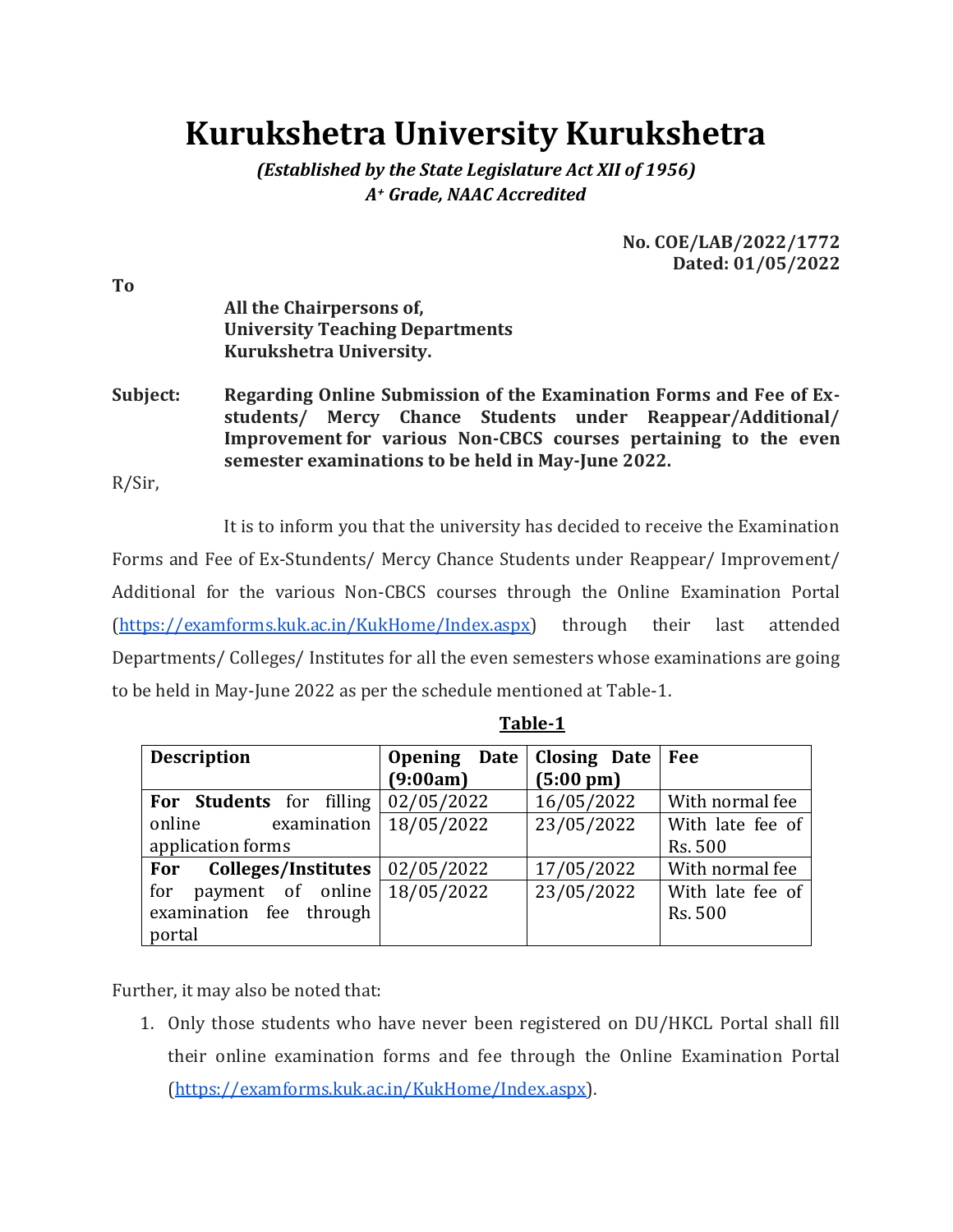- 2. The students who are already registered with DU/HKCL portal shall submit their examination forms and fee through their last attended departments via DU/HKCL portal as per past practice.
- 3. If a student is unable to fill the examination form through the Online Examination Portal through its last attended department, then in such cases, student shall contact his/her last attended department and submit an application along with the last DMC of the class and semester in which he/she wishes to fill the examination form. The concerned department then shall contact the Computer Lab. and provide the following details for the creation of its login account

Name of the Chairperson

Email Id of the Chairperson (preferably at [kuk.ac.in\)](http://kuk.ac.in/)

Mobile No. of the Chairperson

After the successful creation of login accounts, the departments shall be able to submit the examination form and fee of its students.

**Please note: Before filling and submitting the examination forms, the departments must ensure that the form is being filled in the correct scheme**  which can be viewed using links REPORTINGS  $\rightarrow$  SUBJECTS CHECK LIST **REPORT**

- 4. All such students (Ex-students/Mercy Chance Students) shall now apply through the online mode and submit their Online Examination Forms with an initial fee as visible on the Examination Portal to their respective last attended Departments/Institute through the Online Examination Portal. After checking the eligibility of the students, the deficit/ balance fee, if any, shall be updated/ raised by the university and shall be displayed in the Students' login as well as in the department Login.
- 5. After the generation of the Deficit/Balance fee by the university, it shall be the duty of the concerned Department to collect the Deficit/Balance fee from the concerned student and pay the same to the university through the Online Examination Portal. **Please note that the Deficit/ Balance Fee shall be received by the university through the online mode through the portal only using Net Banking.**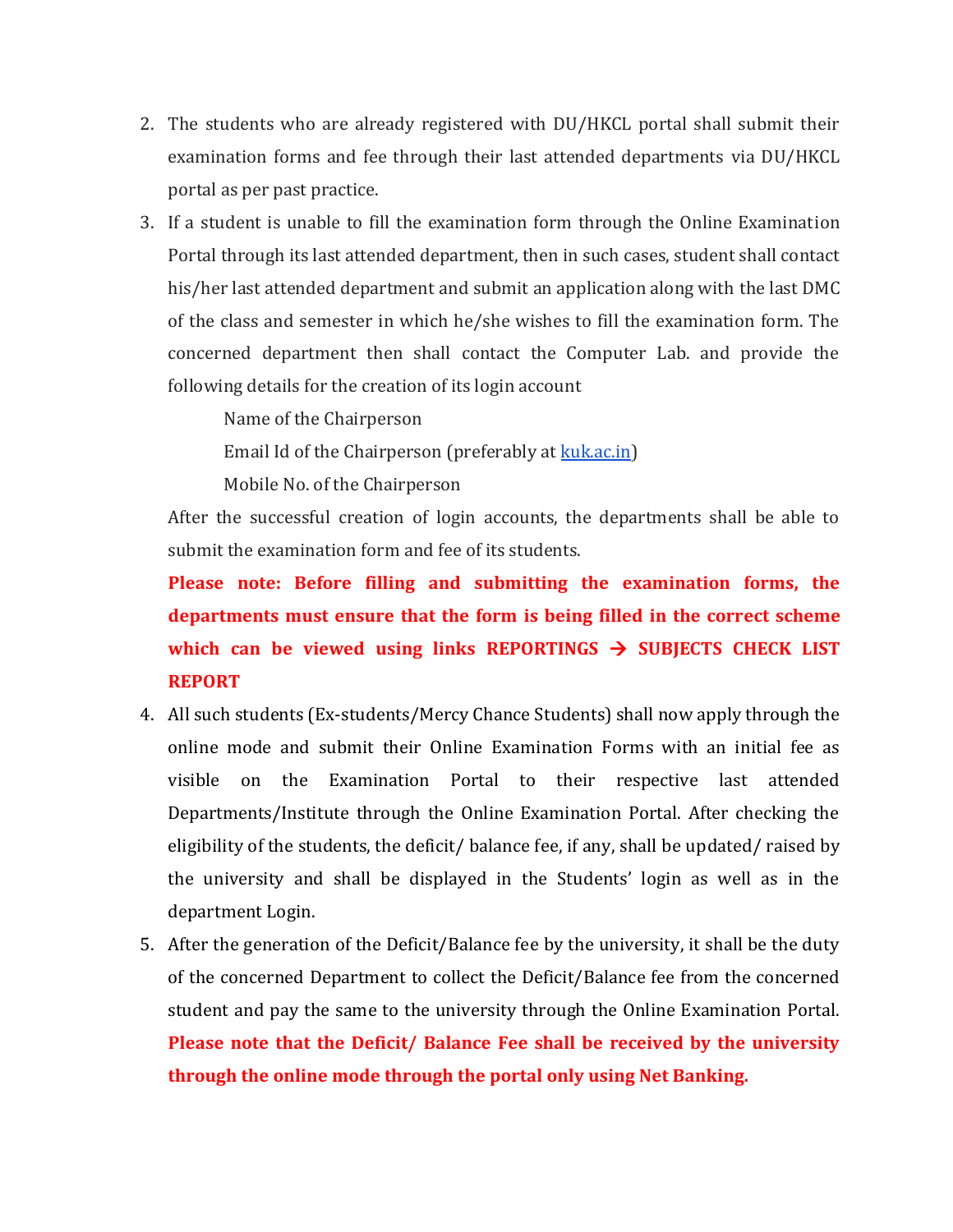- 6. Please note that the Admit Cards-cum-Roll Numbers of such students will not be issued whose Deficit/Balance fee has been generated by the university and is unpaid by the concerned department.
- 7. The Deficit/Balance fee (as generated by the university) shall be paid by the respective departments through the Online Examination Portal only to the University. After realizing the complete Examination Fee by the university, the Admit cards-cum-Roll Numbers shall be made available in the **Generate NOC section** of the College Login. After the issuance of NOC by the concerned department, the Admit Cards-cum-Roll Numbers will be made available in the Students' as well as the College Login.
- **8.** The departments shall be able to pay the Examination fee and Deficit/Balance fee through the link **Exam Fees Submit Exam Fees and Exam Fees --> Submit Deficit Fees respectively.**
- 9. Departments/Institutes shall have to mandatorily submit a hard copy of the list of Full papers/ Reappear/ Improvement/ Additional approved students who have filled the online examination form for even semesters for the session May-June 2022 in the specified format placed below at **Annexure –A** duly signed by the Chairperson/Director immediately to the Computer Lab. as and when the work of the online filling of the forms get completed for a class; after which Departments/Institutes shall be able to generate and download forms 176, 177 and 178 which is available on their portal.

Please note that the list of the approved Students in the specified format (Annexure-A) shall be received by the Computer Lab., schedule wise as mentioned in the Table-1 above.

**Furthermore, the hard copy/.pdf of the online examination forms as submitted by the students to their respective departments/institutes along with the FEE RECEIPT of the examination fee shall be mandatorily submitted by the department/institutes to the Result Branches schedule wise as mentioned in the Table-1 above.**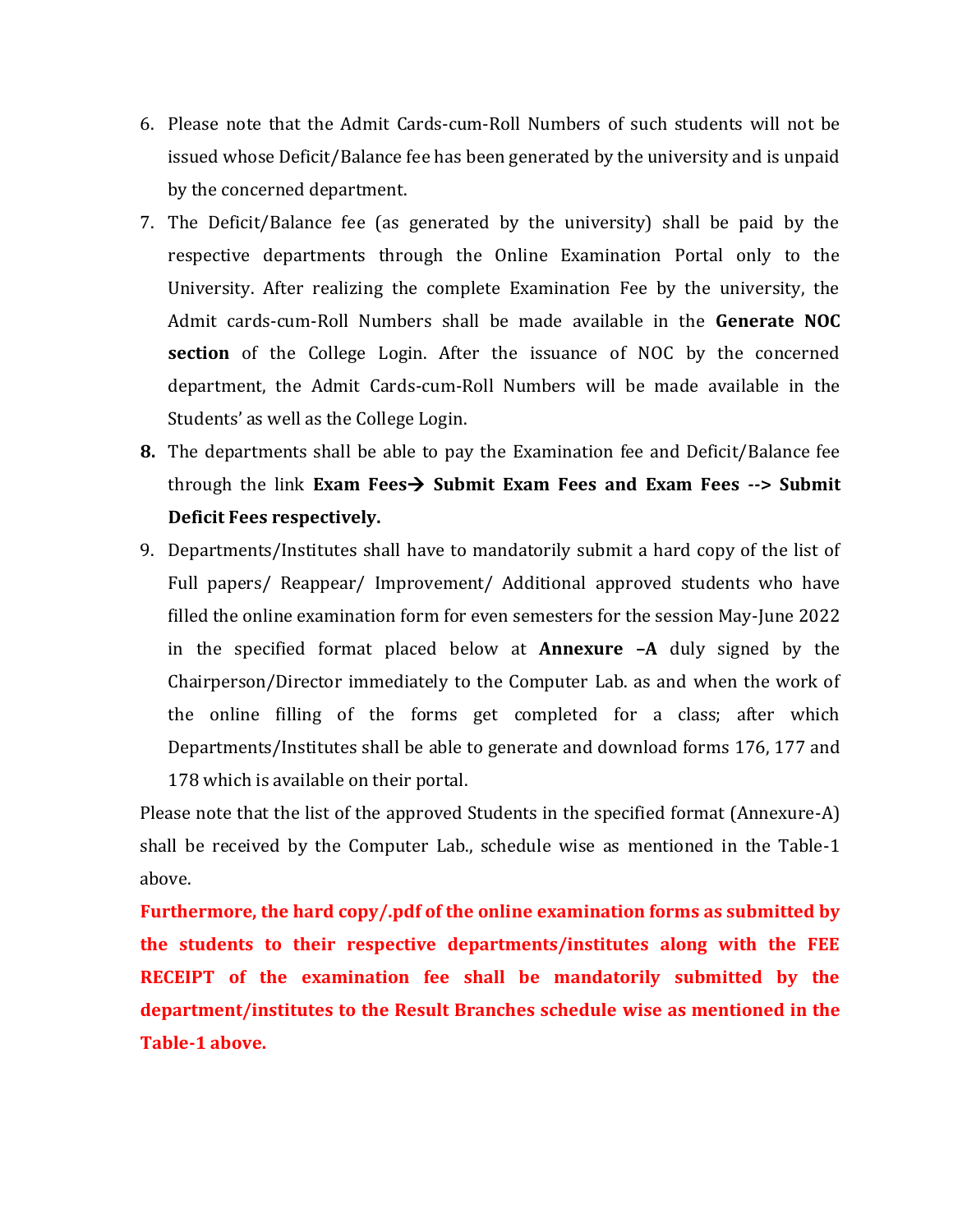### **Annexure-A**

## **List of the Approved Students**

- **1. Name of the Department/Institute :**
- **2. Name of the Course :**
- **3. Semester :**
- **4. Examination to be held in :**
- **5. Total number of approved students :**
- **6. Total fees paid :**

| S.  | College        | Student's   | Father's    | Regn.          | <b>Examination</b> | <b>Examination</b> | <b>OBC</b> scroll            | Date of |
|-----|----------------|-------------|-------------|----------------|--------------------|--------------------|------------------------------|---------|
| No. | <b>Roll No</b> | <b>Name</b> | <b>Name</b> | N <sub>o</sub> | <b>Type (Full</b>  |                    | Fee amount   no./Transaction | fee     |
|     |                |             |             |                | <b>papers</b>      |                    | ID/DD no.                    | payment |
|     |                |             |             |                | /Reappear          |                    |                              |         |
|     |                |             |             |                | /Improvement       |                    |                              |         |
|     |                |             |             |                | /Additional)       |                    |                              |         |
|     |                |             |             |                |                    |                    |                              |         |
|     |                |             |             |                |                    |                    |                              |         |
|     |                |             |             |                |                    |                    |                              |         |

**Declaration:** It is certified that the requisite examination fee of all the aforementioned Full papers/Reappear/Improvement/Additional students has been timely deposited in the university account by the Department/Institute in accordance with the online schedule of submission of examination forms.

#### **(Seal and Signature) Head of the Department/Institute**

- 10. Departments/Institutes are free to change the wrongly opted subjects of the students at their own end through the link **STUDENT --> Student Exam Subject Updation**.
- 11. The Departments/Institutes have been facilitated with a provision for resetting the passwords of the students by using **Students --> Reset All Profile Password** tab.
- 12. If a student wishes to change his/her mobile number, then it can be done by the Department using **Update Students Profile link**.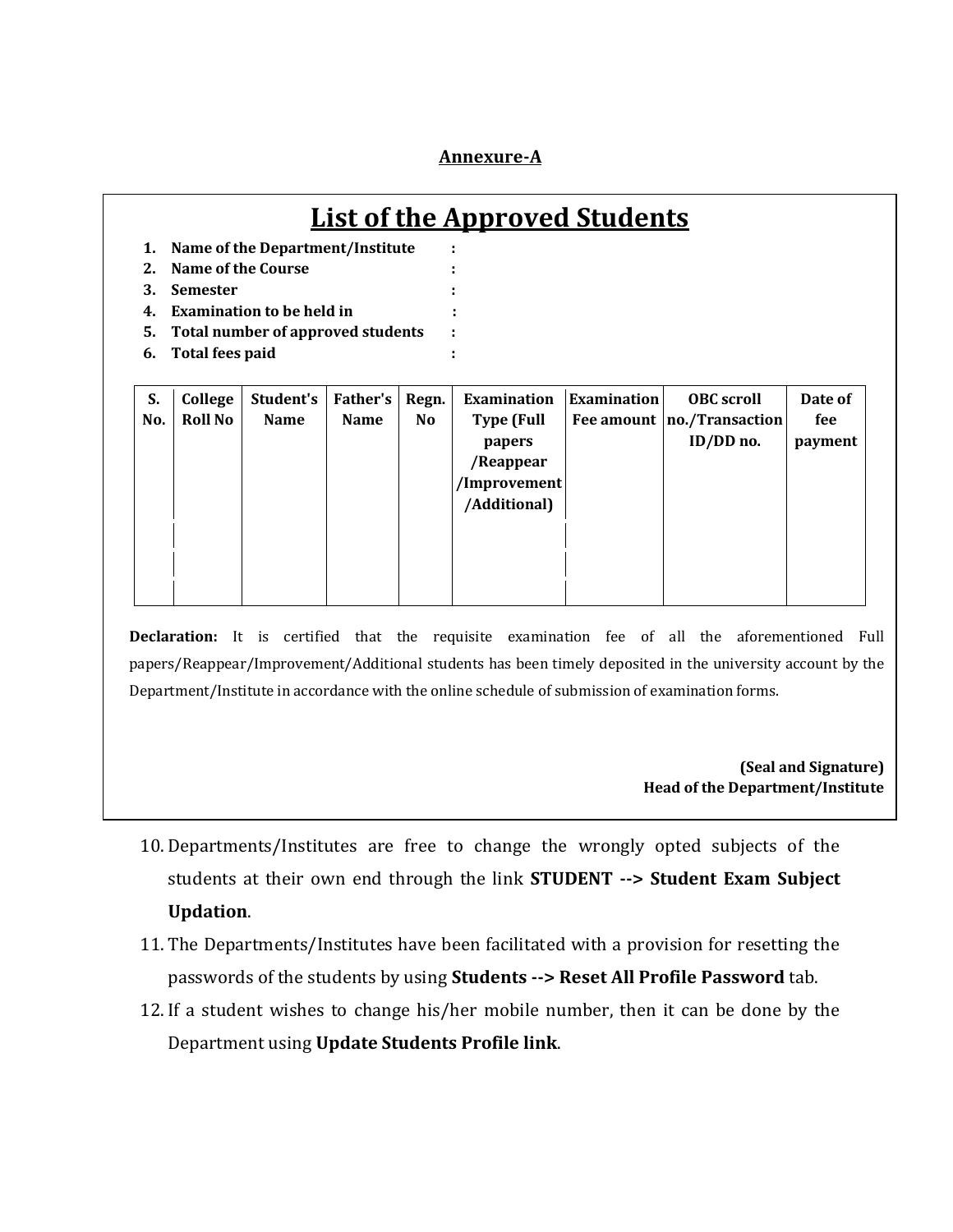- 13. All the pre-examinations activities in terms of Admit Cards, Signature Charts and Confidential pastings shall be undertaken by the Departments/Institutes themselves.
- 14. Department/Institutes shall not entertain any ex-student belonging to the closed/disaffiliated colleges.

### **General Instructions for the Students for filling the Online Examination Application Form**

- 1. Those students who are applying for the online examination forms for the very first time in any of the semester must have an e-mail ID and a mobile number for exam registration. Such students shall have to register and fill their forms online and also upload the photographs, signature and thumb impression on the University Examination Portal.
- 2. Before filling the form, please read carefully about eligibility criteria, examinations schedule and fee details available on the University Website [\(http://www.kuk.ac.in\)](http://www.kuk.ac.in/).
- 3. Steps for filling the examination form.
	- i) Click on [www.kuk.ac.in>](http://www.kuk.ac.in/) Online Exam /Re-evaluation > Online Examination Form (Regular Students) > REGULAR STUDENTS (for this email id and mobile number is required)
	- ii) After having a successful registration, go to Student Login by using the user id (which is your email id) and password that has been sent to your mobile number.
	- iii) Fill Personal Details and Save.
	- iv) Fill Examination Details and Save.
	- v) Go to Application Status, Preview the form and Submit. The form will now get finally submitted. **(Please note that the online examination form shall get finally submitted only after following the Step v.)**
	- vi) Take printout by clicking on Preview/ Download PDF button at top right corner.
	- vii) Submit the hard copy of the filled online form (.pdf) in the concerned College.
- 4. The students are advised to fill their online examination forms using the **same login ID/email id** as used in pervious semester/year in a same class and college.

**Please note: Change of email id in the same class and college may lead to different Roll Numbers in different semesters of the same student thereby leading to numerous discrepancies in Roll Numbers as well as Result compilation.**

5. The students shall carefully select the College, Class and Examination Type while filling the Online Examination Form. The form submitted in wrong college may lead to non-payment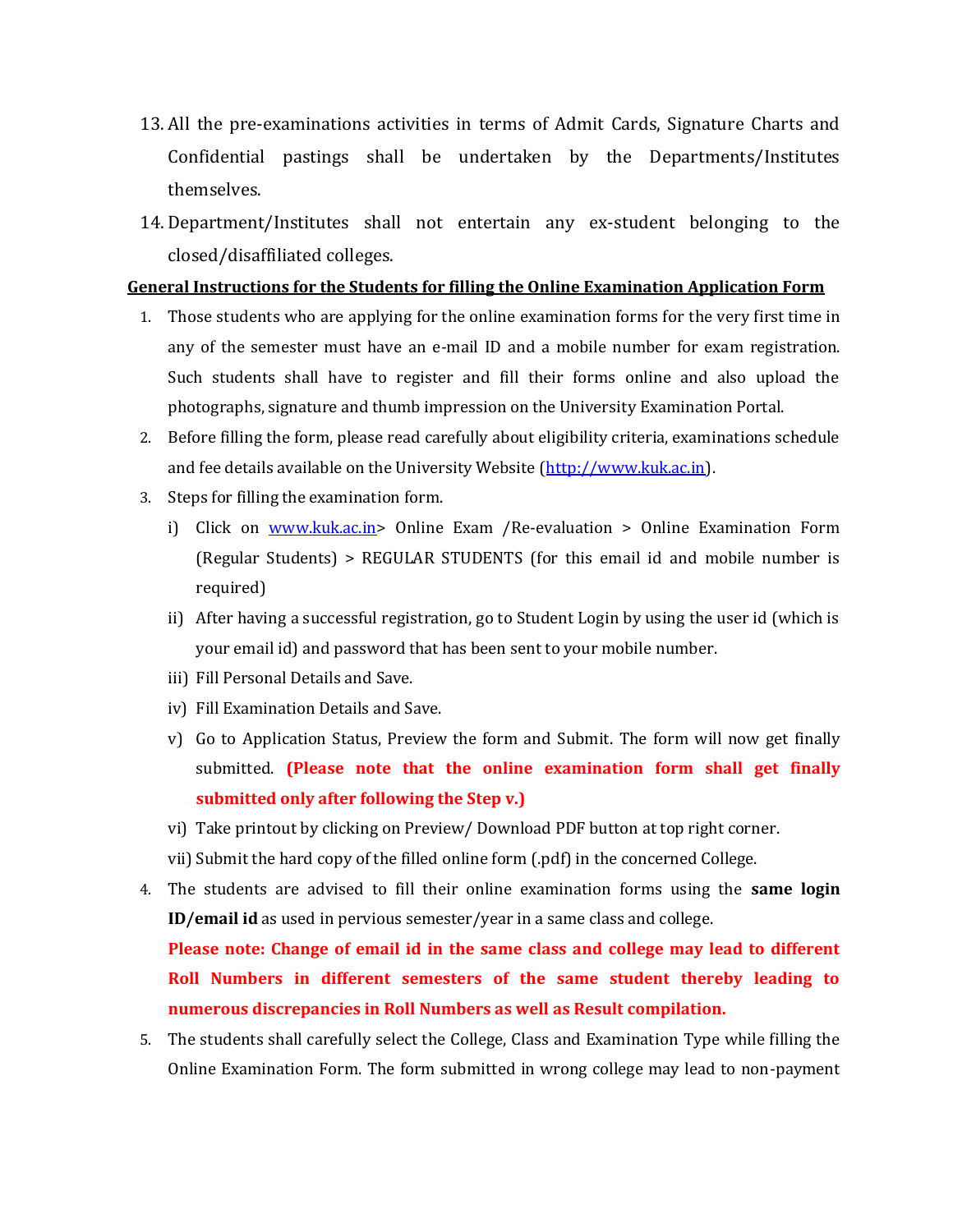of the examination fee by the said (wrong) college; thereby leading to the non-issuance of the Admit Cards-cum-Roll Numbers.

- 6. After the submission of one examination form in a particular class and college, if the student wishes to fill more than one examination form in Reappear/Improvement/Additional categories, then by clicking on **Exam Form +/ Click for More Examination Form,** the student shall be able to successfully submit his more than one examination form in various categories through same email id and in the same class and college**.**
- 7. The students will fill **their own mobile number and email id only** (and not someone else's) while doing the registration and filling the online examination form as all important correspondence/messages shall be sent on the registered email id and mobile number.
- 8. If a student forgets his/her email ID and password; then follow these steps to recover the same: **Go to Student Login --> Click on Forgot UserID / Password**. The email Id and password will be sent to his/her registered mobile number.



Even Colleges can also provide the user id/mobile number to their students by visiting the **Dashboard** on their panel.

- 9. Details of examination fees for all the courses are available at university's website [\(www.kuk.ac.in\)](http://www.kuk.ac.in/)
- 10. The Examination fees and Deficit/Balance Fee (if any) for all the students who have filled their online examination forms in Full Papers/Reappear/Improvement/Additional shall be paid through their concerned College/Institute through the online examination portal.

**Please note: The Deficit/Balance Fee of the students shall be accepted by the university through the Online Examination Portal only by the respective Colleges/ Departments/Institutes.** 

11. The students shall receive the message on their registered mobile numbers immediately after the generation of the Balance/Deficit Fee by the university. The updated